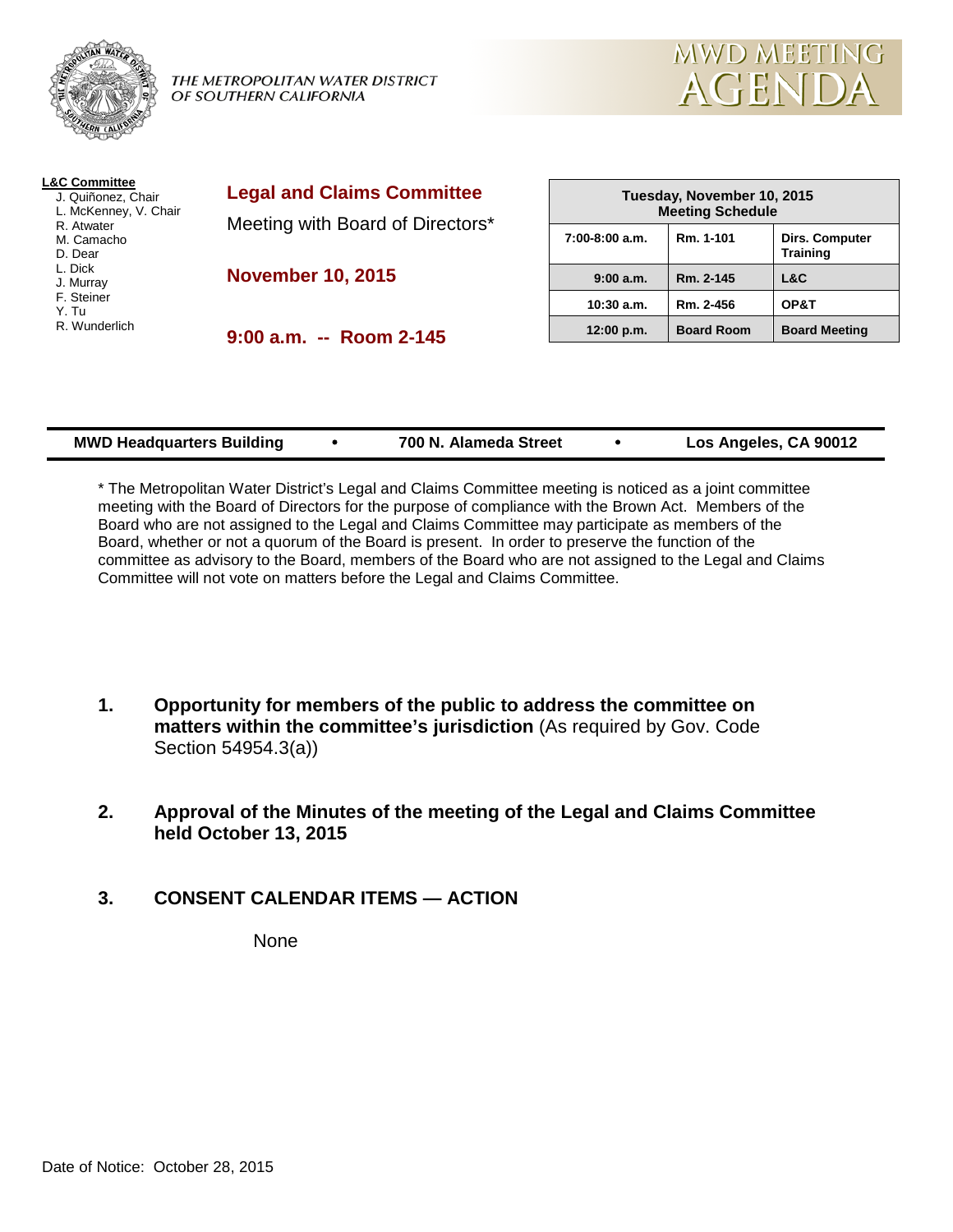# **4. OTHER BOARD ITEMS — ACTION**

8-7 Report on existing litigation: *Shimmick Construction Company, Inc./Obayashi Corporation, a Joint Venture v. The Metropolitan Water District of Southern California,* LASC Case No. BC559603; and authorize increase of maximum amount payable under contract with (1) Hunt Ortmann Palffy Nieves Darling & Mah, Inc. for legal services by \$500,000 to an amount not to exceed \$600,000, and (2) Pacific Consultants Construction, Inc. for consulting services by \$250,000 to an amount not to exceed \$500,000 (Approp. 15389). (L&C) **[Conference with legal counsel—existing litigation; to be heard in closed session pursuant to Gov. Code Section 54956.9(d)(1)]**

# **5. BOARD INFORMATION ITEMS**

None

# **6. COMMITTEE ITEMS**

- a. General Counsel's report of monthly activities
- b. Report on *San Diego County Water Authority v. Metropolitan Water District of Southern California, et al.,* San Francisco County Superior Court Case Nos. CPF-10-510830, CPF-12-512466 and CPF-14-514004 **[Conference with legal counsel—existing litigation; to be heard in closed session pursuant to Gov. Code Section 54956.9(d)(1)]**
- c. Discussion of Department Head Performance and Goal Setting **[Public employee's performance evaluations – General Counsel; to be heard in closed session pursuant to Gov. Code Section 54957]**

# **7. FOLLOW-UP ITEMS**

None

# **8. FUTURE AGENDA ITEMS**

# **9. ADJOURNMENT**